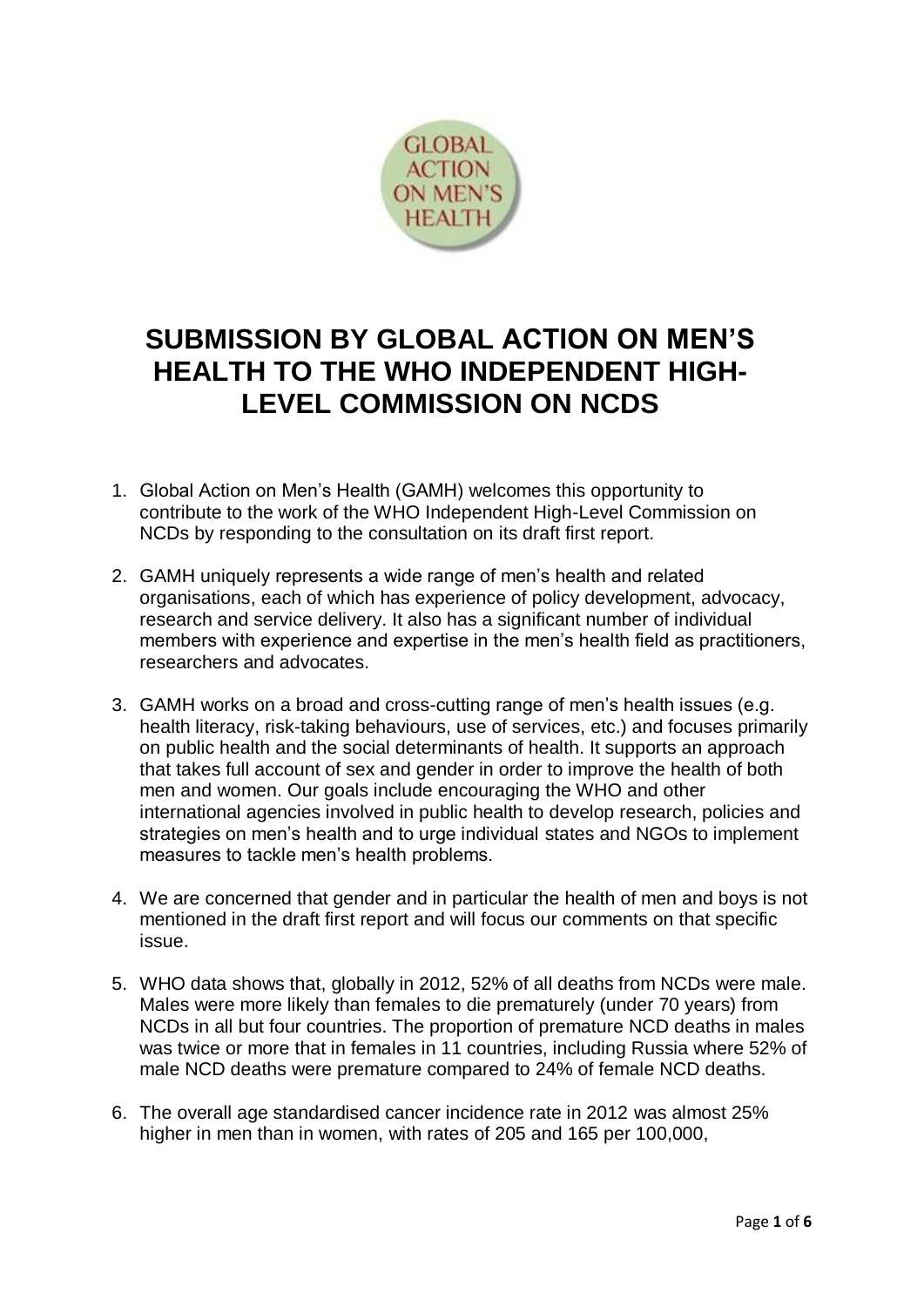respectively.<sup>1</sup> The age standardised cancer mortality rate was over 50% higher for men (126 for men compared to 83 for women). Death rates are notably higher in males for many specific cancers including tracheal, bronchus, lung, liver, oesophageal, bladder, laryngeal and mesothelioma. The impact of cardiovascular disease on women's health is under-recognised but the mortality rates are nevertheless higher for men. A recent study of data for 26 countries found that, in 2010, coronary heart disease mortality was, on average, about four times higher in men than in women aged 30–60; the ratio declined gradually but was still two times higher at ages 75–80.<sup>2</sup> Stroke mortality rates were about 1.5–2 times higher for men than women up until 70 years and older after which the ratio was closer to unity.

- 7. The age-standardised death rate for diabetes mellitus in males is higher than for females in 61 (71%) of the 86 countries for which data is available on the WHO Mortality Database. From 1980 to 2014, worldwide age-standardised adult diabetes prevalence increased from 4 to 9% in men and from 5 to 8% in women.<sup>3</sup> Over the same period, age-standardised adult prevalence of diabetes at least doubled for men in 120 countries and for women in 87 countries. It is estimated that, if post-2000 trends continue, age-standardised prevalence of diabetes in 2025 will reach 13% in men and 10% in women.
- 8. The major risk factors for NCDs include unhealthy diets, tobacco use and the harmful use of alcohol. Men do worse in respect of all of these. Worldwide, the age-standardised prevalence of daily smoking in 2015 was 25% for men and 5% for women.<sup>4</sup> Total alcohol per capita consumption in 2010 among male and female drinkers worldwide was, on average, 21 litres of pure alcohol for males and nine litres for females.<sup>5</sup> Data from the Global Burden of Disease Study 2010 shows that, in that year, 55% of deaths from dietary risk factors were male as were 72% of deaths from tobacco smoking and 65% of deaths from alcohol.<sup>6</sup> Males were also almost twice as likely to die by suicide as women. In highincome countries, men were three times more likely to die by suicide.
- 9. Men tend to be less knowledgeable than women about specific diseases, risk factors and health in general. A study of weight, diet, physical activity and nutritional knowledge among university students in the USA found that men were more likely to be overweight or obese, more likely to consume red meat, fast food, sugar-sweetened beverages, wine and beer, and less likely to be knowledgeable about nutrition.<sup>7</sup> Other research has found that men are less likely

1

<sup>&</sup>lt;sup>1</sup> http://globocan.iarc.fr/Pages/fact\_sheets\_cancer.aspx

 $<sup>2</sup>$  http://gh.bmj.com/content/2/2/e000298</sup>

<sup>3</sup> https://www.thelancet.com/journals/lancet/article/PIIS0140-6736(16)00618-8/fulltext

<sup>4</sup> https://www.thelancet.com/journals/lancet/article/PIIS0140-6736(17)30819-X/fulltext

<sup>5</sup> http://www.who.int/en/news-room/fact-sheets/detail/alcohol

<sup>6</sup> http://www.jogh.org/documents/issue201701/jogh-07-010306.pdf

<sup>7</sup> http://journals.sagepub.com/doi/abs/10.1177/1757913915609945?journalCode=rshi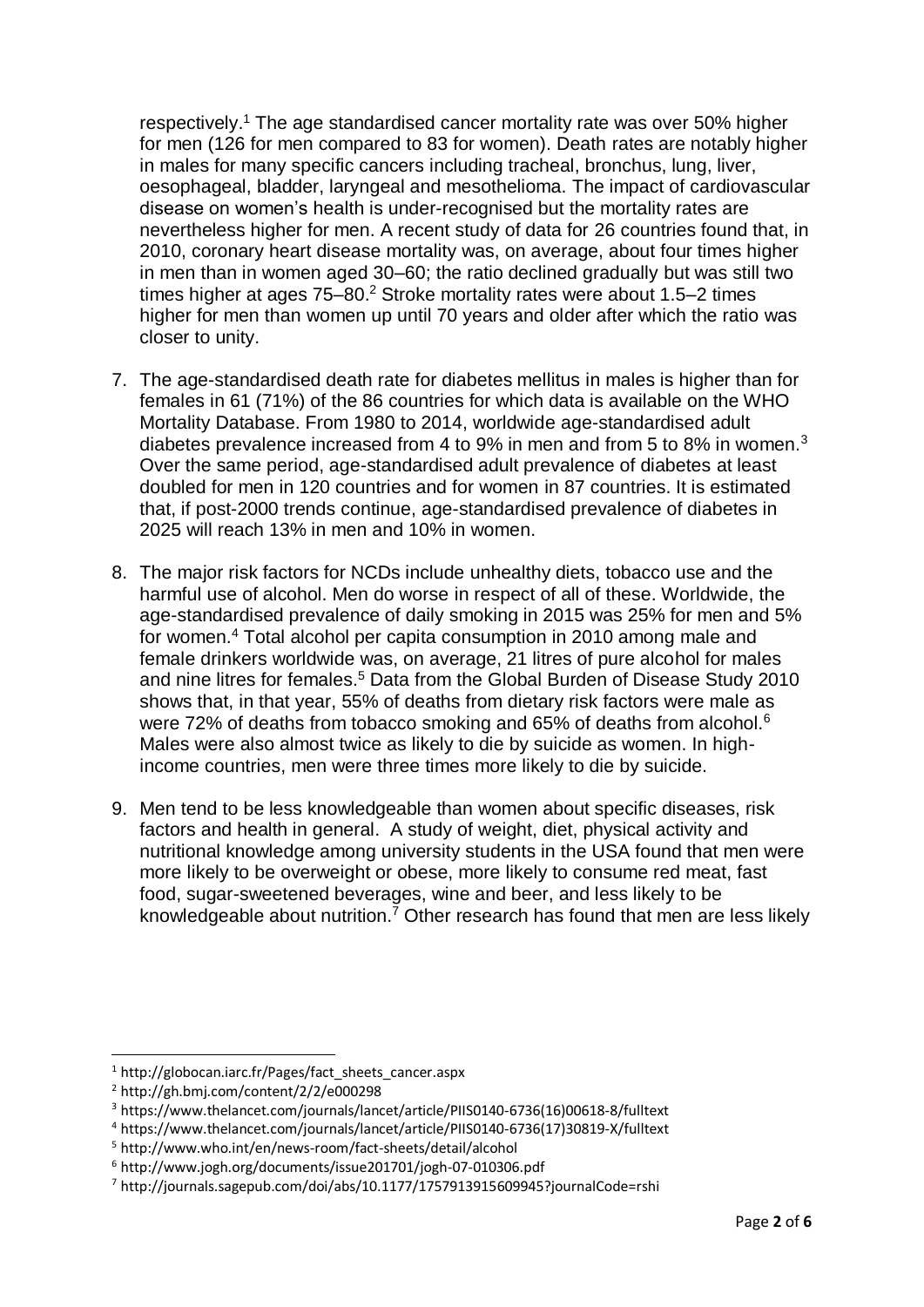to recognise that they are overweight $8$  and are less well-informed about the common symptoms of cancer.<sup>9</sup>

- 10.The under-utilisation of health services by men has also been identified as a problem in many countries. In Europe, infrequent use of, and late presentation to, health services has been associated with men experiencing higher levels of potentially preventable health conditions and having reduced treatment options.<sup>10</sup> This is particularly the case for mental health problems. Studies in sub-Saharan Africa have reported similar findings about men's use of HIV services and also found that men are proportionally less likely to test, begin and adhere to treatment regimes.<sup>11</sup>
- 11.Men's risk-taking behaviours and their under-use of health services are in large part linked to perceptions of male role norms. Men in rural India are much more likely than women to use tobacco and this is closely linked to their perception that a 'real man' should be daring, courageous and confident and able to demonstrate his manliness by smoking. To demonstrate their masculinity, men with very limited income continue to buy bidi (tobacco wrapped in a leaf).<sup>12</sup> A study of men in Russia suggested that heavy drinking of strong spirits 'elevates or maintains a man's status in working-class social groups by facilitating access to power associated with the hegemonic ideal of the real working man'.<sup>13</sup> Although it is not true for all men, there remains a pervasive belief that a man's body and mind should remain strong and this can create barriers to male help-seeking in relation to both mental and physical ill health.
- 12.GAMH considers that successfully implemented actions to address NCDs would be particularly beneficial to the health of men and boys across the world; equally, they cannot be optimally effective without an approach that takes account of the specific health needs, attitudes and behaviours of men and boys, and perceives addressing this area as a pathway to better wellbeing and equality for all.
- 13.GAMH does not believe that tackling men's health is more important than addressing women's health; in reality, there is not a binary choice to be made nor is this a zero-sum game. In specific areas of health, women's outcomes are worse than men's. Moreover, in many countries, women are denied equal access to health services, and gender power dynamics mean they often lack autonomy in health-related decision-making. Women's health problems are inextricably linked to many social, economic, legal, political and cultural forms of discrimination, often perpetrated by men. It is therefore right that women should be regarded as a priority for action by global and national health organisations. As the data highlighted above shows, however, men also face a wide range of serious health problems which require a complementary approach.

-

9

<sup>8</sup> https://www.ncbi.nlm.nih.gov/pmc/articles/PMC5601193/

http://www.cancerresearchuk.org/sites/default/files/niksic\_et\_al\_2015\_cancer\_symptom\_awareness\_and\_ba rriers in england.pdf

<sup>&</sup>lt;sup>10</sup> https://ec.europa.eu/health//sites/health/files/population\_groups/docs/men\_health\_extended\_en.pdf

<sup>11</sup> https://globalizationandhealth.biomedcentral.com/articles/10.1186/1744-8603-7-13

<sup>12</sup> http://journals.sagepub.com/doi/abs/10.1177/1757913915609947?journalCode=rshi

<sup>13</sup> http://journals.sagepub.com/doi/abs/10.1177/1097184X12448466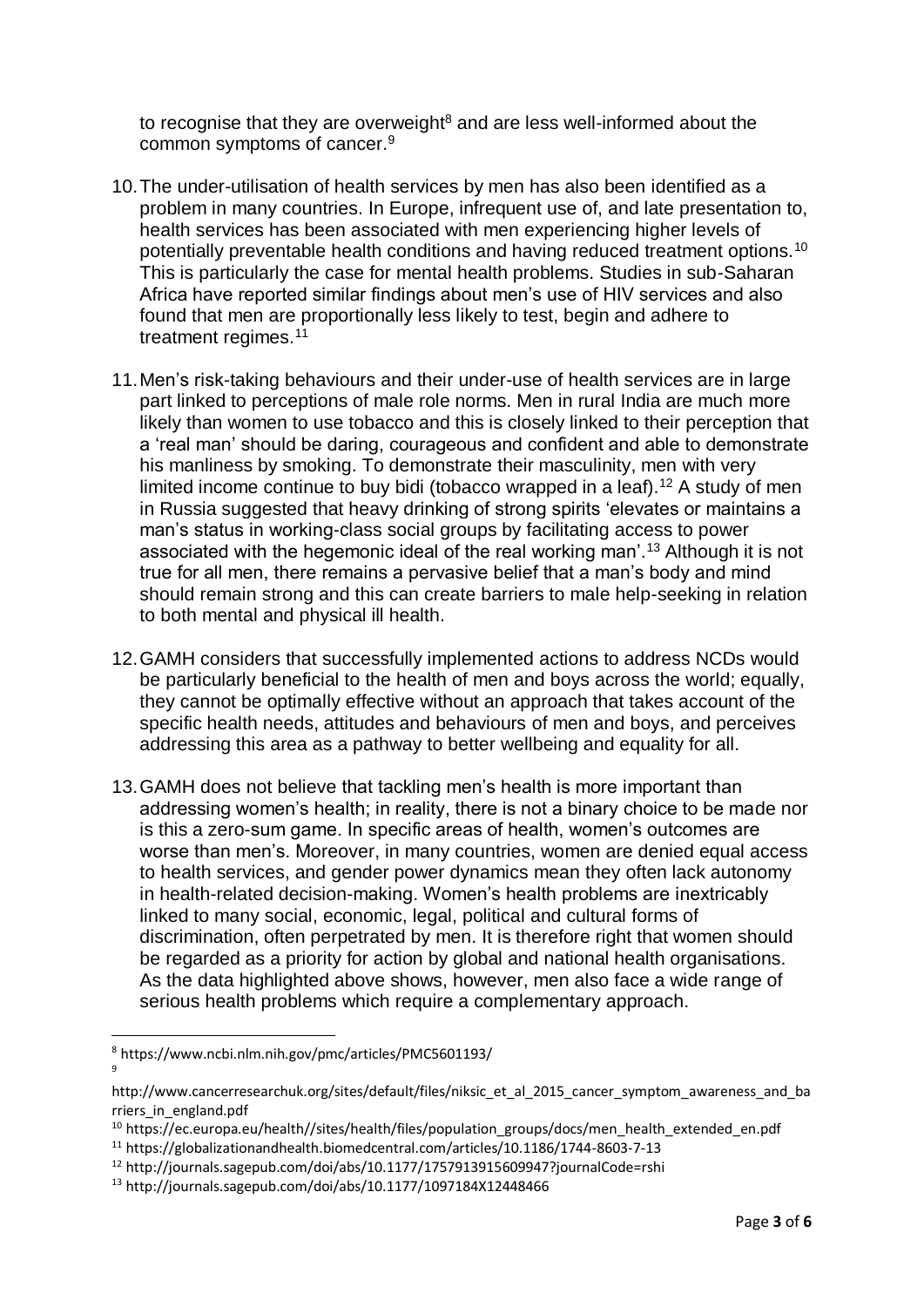- 14.The need to take account of sex and gender in relation to the health of both men and women is well-established in the literature. It is now a quarter of a century since England's Chief Medical Officer included a pathbreaking chapter on men's health in his annual report on the state of the nation's public health and emphasised the importance of paying greater attention to sex differences in disease susceptibility. <sup>14</sup> More recently, in a report on the social determinants of health for WHO Europe, Professor Michael Marmot recommended that strategies should 'respond to the different ways health and prevention and treatment services are experienced by men [and] women' and policies and interventions should be 'responsive to gender'.<sup>15</sup> The head of WHO's gender, equity and human rights group has also written about the importance of 'capturing the different experiences of men and women'.<sup>16</sup>
- 15.As stated in the WHO Constitution, 'the enjoyment of the highest attainable standard of health is one of the fundamental rights of every human being.' Increasing men's ability to lead healthy and fulfilling lives is therefore an ethical imperative. Improving men's health would not benefit just men, however. Lower male premature mortality and morbidity rates would reduce the burden on women and families who depend on men's incomes. Improved mental health and lower levels of alcohol consumption would help to reduce male violence towards partners and others.
- 16. Healthier men would reduce the economic costs of lost productivity and health treatments. Men's premature mortality and morbidity has been estimated to cost the United States economy approximately GBP 335 billion annually<sup>17</sup> while the economic burden associated with smoking, excess weight, alcohol and physical inactivity in Canadian men is believed to be about GBP 18 billion a year.<sup>18</sup> Retirement ages are rising internationally so it is increasingly important to enable men to remain economically active for longer.
- 17.There is a growing evidence base from around the world showing that well designed health interventions aimed at men can improve outcomes for themselves and others and transform harmful gender norms. The Football Fans in Training programme in Scotland, <sup>19</sup> now extended into other European countries as EuroFIT,<sup>20</sup> has shown that professional sport can be an effective medium for engaging men in lifestyle improvement programmes. A study of the core elements that make for successful work with boys and men on mental health promotion, early intervention and stigma reduction found that the settings within which interventions take place need to be 'male friendly' and culturally sensitive to the specific requirements of different groups of men and boys.<sup>21</sup>

**<sup>.</sup>** <sup>14</sup> https://onlinelibrary.wiley.com/doi/pdf/10.1002/tre.588

<sup>15</sup> http://www.euro.who.int/\_\_data/assets/pdf\_file/0004/251878/Review-of-social-determinants-and-thehealth-divide-in-the-WHO-European-Region-FINAL-REPORT.pdf

<sup>16</sup> http://www.who.int/bulletin/volumes/93/11/15-165027.pdf

<sup>17</sup> http://journals.sagepub.com/doi/abs/10.1177/1557988311421214

<sup>18</sup> http://journals.sagepub.com/doi/abs/10.1177/1557988316671567

<sup>19</sup> https://dev.ffit.org.uk/

<sup>20</sup> http://eurofitfp7.eu/

<sup>21</sup> http://eprints.leedsbeckett.ac.uk/1508/1/Promoting\_MentalHealth\_\_Wellbeing\_FINAL.pdf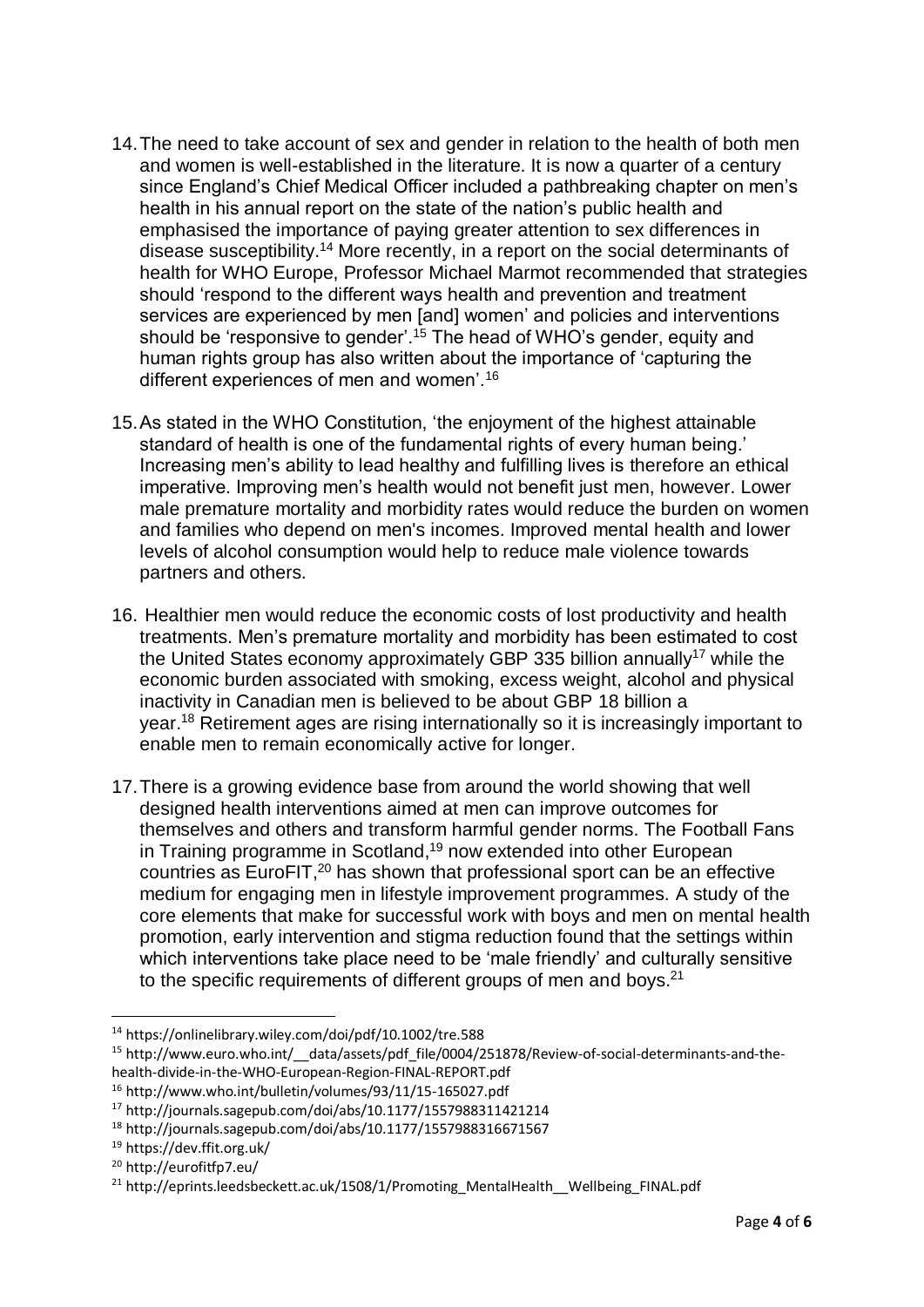Interventions that aim to reshape male gender roles in ways that lead to more equitable relationships between women and men can reduce sexually transmitted infections and prevent intimate partner violence.<sup>22</sup> Easier-to-access primary care services could also reduce some of the barriers to service use experienced by men $23$ 

- 18. For progress to be made, GAMH believes that global health organizations and national governments should, as part of a comprehensive approach to gender and health, address the health and well-being needs of men and boys in all relevant policies, not least on NCDs, and through the introduction of specific men's health policies in more countries. Educational programmes in schools and male-targeted health information can be used to encourage and support boys and men to take better care of their own health. Health practitioners must inform themselves about the psychosocial aspects of men's health, as well as malespecific clinical issues, and medical training programmes should cover gender and other social determinants of health. Workplaces have a key role, in terms of not only reducing exposure to hazards but also providing a setting for health promotion. Further research is needed into how to influence men's health behaviours and improve their use of primary care services.
- 19.It is essential for work with men to focus on those groups with the worst health, such as economically disadvantaged men, gay and bisexual men, men who are homeless, migrants or offenders, and men from specific ethnic groups. It is important to recognise that most men want to enjoy good health and wellbeing and that their strengths and the 'positive' aspects of masculinity (for example, a desire to provide for and protect one's family) can be harnessed to help them achieve better outcomes. But in order to successfully change men's behaviour, there must be a focus on men's health concerns and a commensurate policy and programming response.
- 20.GAMH is aware that, in response to the SDG commitments on NCDs as well as those on gender equality, WHO-Europe is preparing a men's health strategy to complement its already-published women's health strategy.<sup>24</sup> This is likely to be finalised in September 2018. The outcome statement from the recent high-level WHO-Europe meeting on NCDs in Spain also contained this helpful section on gender:

We will integrate an equity-based approach across the health system response to NCDs to address the impact of gender norms and roles and the social determinants of health on the differential exposure to risk factors between men and women, on their health‐seeking behaviours and on the responses from health‐care providers. We will aim to implement gender-specific interventions and other specific approaches to address the disproportionate morbidity among women and disproportionately high mortality among men, building on the growing knowledge provided by gender‐based medicine and research. We will seek to eliminate gender stereotypes in health

-

 $22$  http://www.who.int/gender/documents/Engaging men\_boys.pdf?ua=1

<sup>23</sup> https://onlinelibrary.wiley.com/doi/pdf/10.1002/tre.357

<sup>24</sup> http://www.euro.who.int/en/health-topics/health-

determinants/gender/news/news/2017/09/breakthrough-for-mens-health-who-and-experts-kick-offdevelopment-of-strategy-and-report